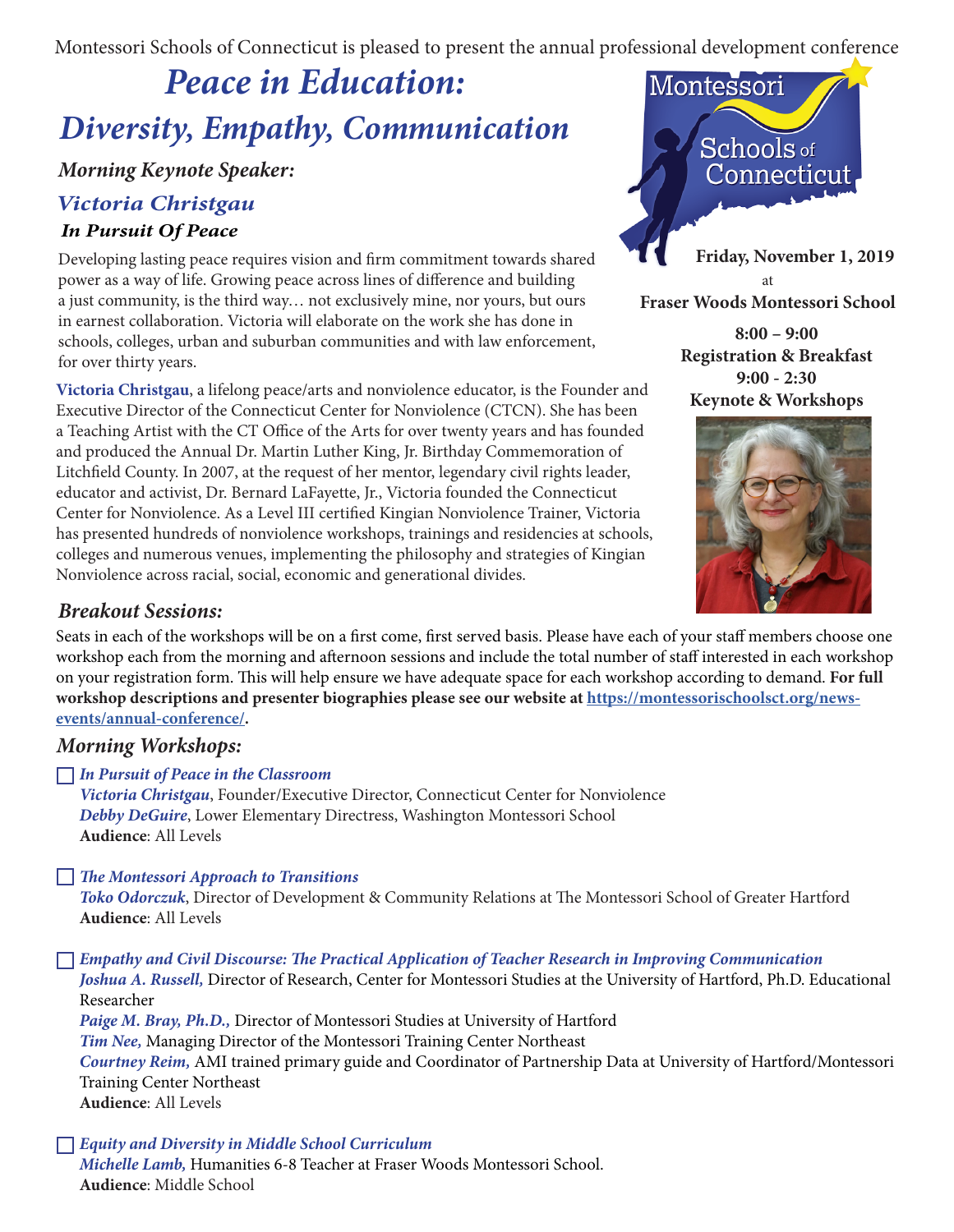*Historical Connections: Montessori, the Montessori Method, and Catechesis of the Good Shepherd Susan Piescik,* Catechist & Consultant for Catechesis of the Good Shepherd, St Patrick St Anthony, Hartford, CT. *Sarah Christopher,* Catechesis of the Good Shepherd Catechist, Enfield Montessori School & St. Patrick-St. Anthony Church, Hartford, CT *Deb Pelletier,* Coordinator of Religious Education, St Patrick St Anthony Church, Hartford, CT **Audience**: All Levels *Working Effectively with Difficult Parents Chris Robertson,* Head of School, Fraser Woods Montessori *Gina Tryforos,* Student Support Coordinator and Dean of Faculty & Program, Frasier Woods Montessori School **Audience**: All Levels *Capture Interest from more Prospective Parents through an Educated Marketing Strategy Stan Kang,* Chief Executive Officer, The Montessori Agency **Audience**: Administration *Afternoon Workshops: Technology, Social Media, Parenting and Educating Susan Angelides,* Head of School, The Cobb School Montessori **Audience**: All Levels *Normalization in the Primary Classroom Marifrances Cooney,* Primary Directress, Hudson Country Montessori School **Audience**: Primary *Empowering Middle-School Students Doing Citizen Science Tom Fahsbender,* Director of Middle School Curriculum, Washington Montessori School. *Nora Hulton* Director of Stewardship and Sustainability, Washington Montessori School. **Audience**: Middle School *The Montessori Approach to Transitions Toko Odorczuk,* Director of Development & Community Relations, The Montessori School of Greater Hartford, **Audience**: A/I and Primary *'Do I really sound like that?' Getting Back on Track When Communication Breaks Down Ed Thorney*, Outdoor Education Coordinator and School Counselor, Litchfield Montessori School. **Audience**: All Levels *Creating Community, Connection and Joy through Singing Games and Dances Matilda Giampietro, PhD,* Music Director and Coordinator of Specialists, Washington Montessori School. **Audience**: All Levels *Montessori Model United Nations: Building a more Peaceful World through Education Peter Megginson,* a Montessori Model United Nations MMUN Bureau Liaison. **Audience**: Elementary *Expanding the Circle: Conversations about Animals in the Montessori Peace Curriculum Martha Readyoff* is currently the Director of Learning Support Services at Washington Montessori School **Audience**: All Levels *The Emotionally Intelligent Classroom Lorena Seidel M.Ed.*, author of *The Purposeful Child: A Quick and Practical Parenting Guide to Creating the Optimal Home Environment for Young Children*